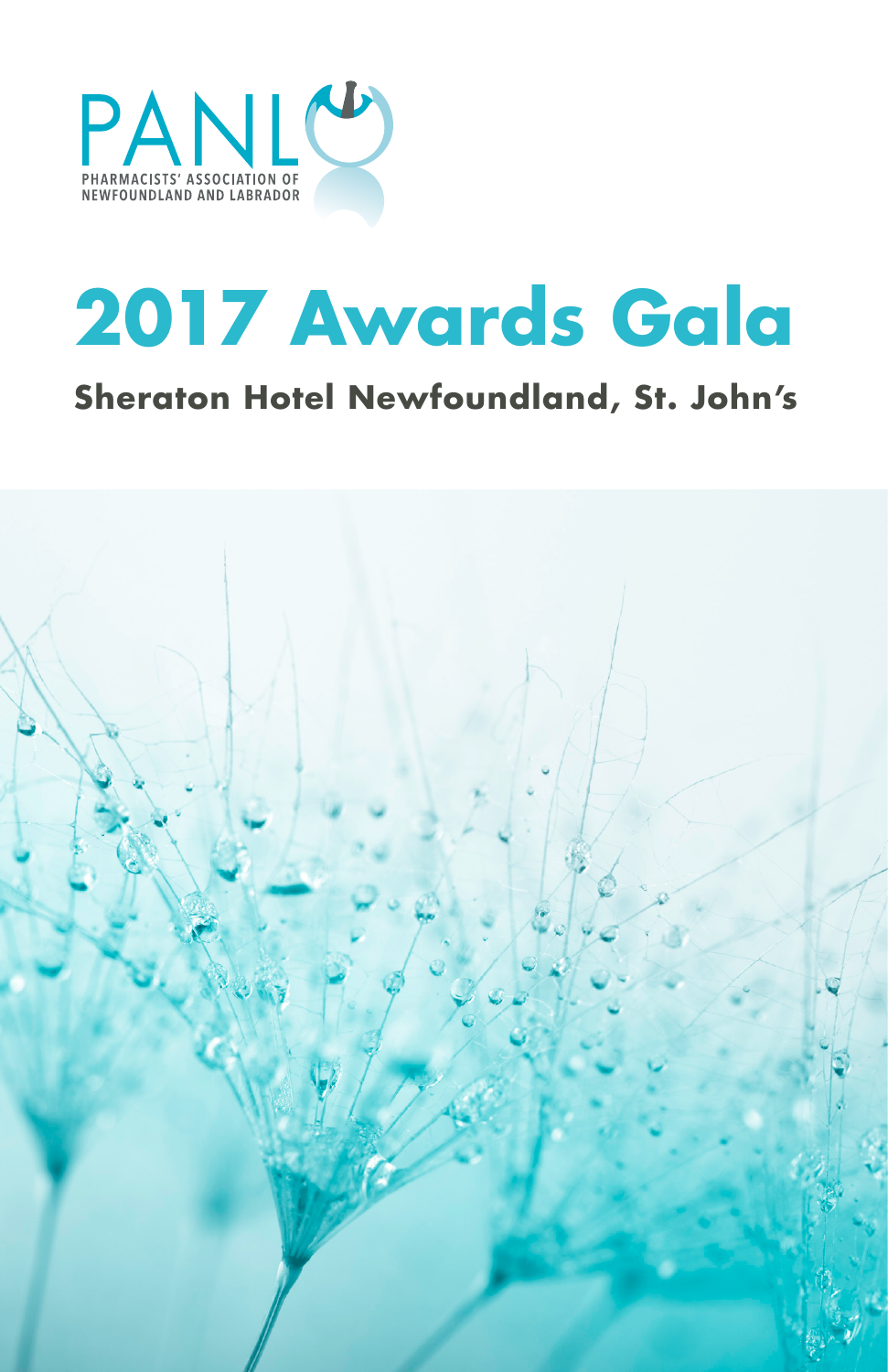

### Menu

Freshly Baked Rolls with Butter

Portugal Cove greens with tomatoes, seasoned cucumber and julienne carrots, balsamic reduction and creamy dill dressing

Roasted Chicken Breast Stuffed with Mount Scio Savory Stuffing, A Medley of Fresh Seasonal Vegetables and Potato.

Midnight Mint Chocolate Torte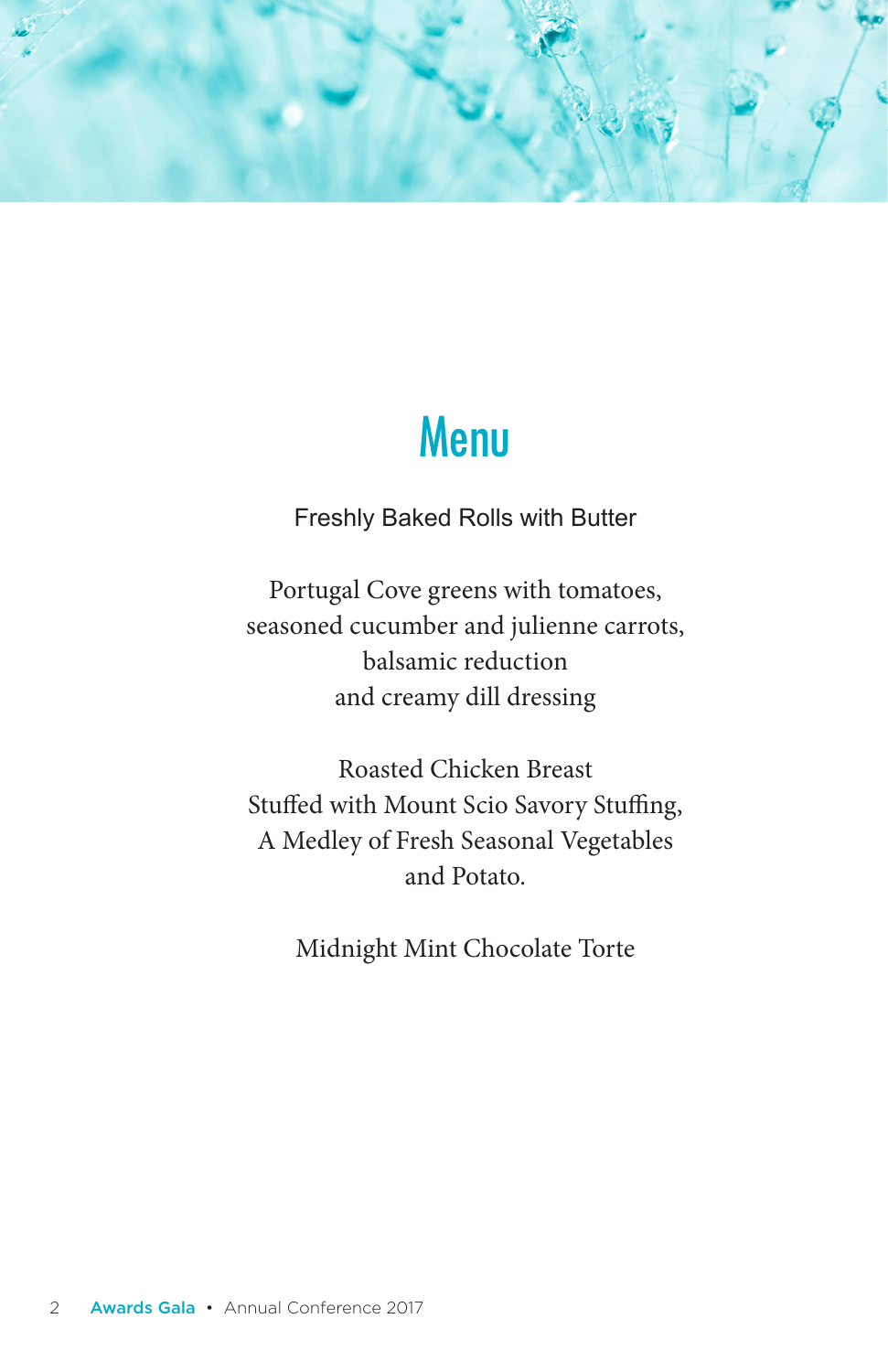

### Welcome and Opening Remarks

2017 PANL Conference Chair PANL President PANL Executive Director Greeting from CPhA

### Presentation of Service Pins

25 Year Service Pins 30 Year Service Pins 35 Year Service Pins 40 Year Service Pins 50 Year Service Pins

### Greetings from Kids Eat Smart

Live Auction

### **Awards**

CSHP NL Branch Awards MUN School of Pharmacy Awards James C. Quick Ralph J. Harris Future of Pharmacy Award PANL Student Spirit Award CPBA/PANL Student Awards Meritorious Award Pharmacist of the Year Award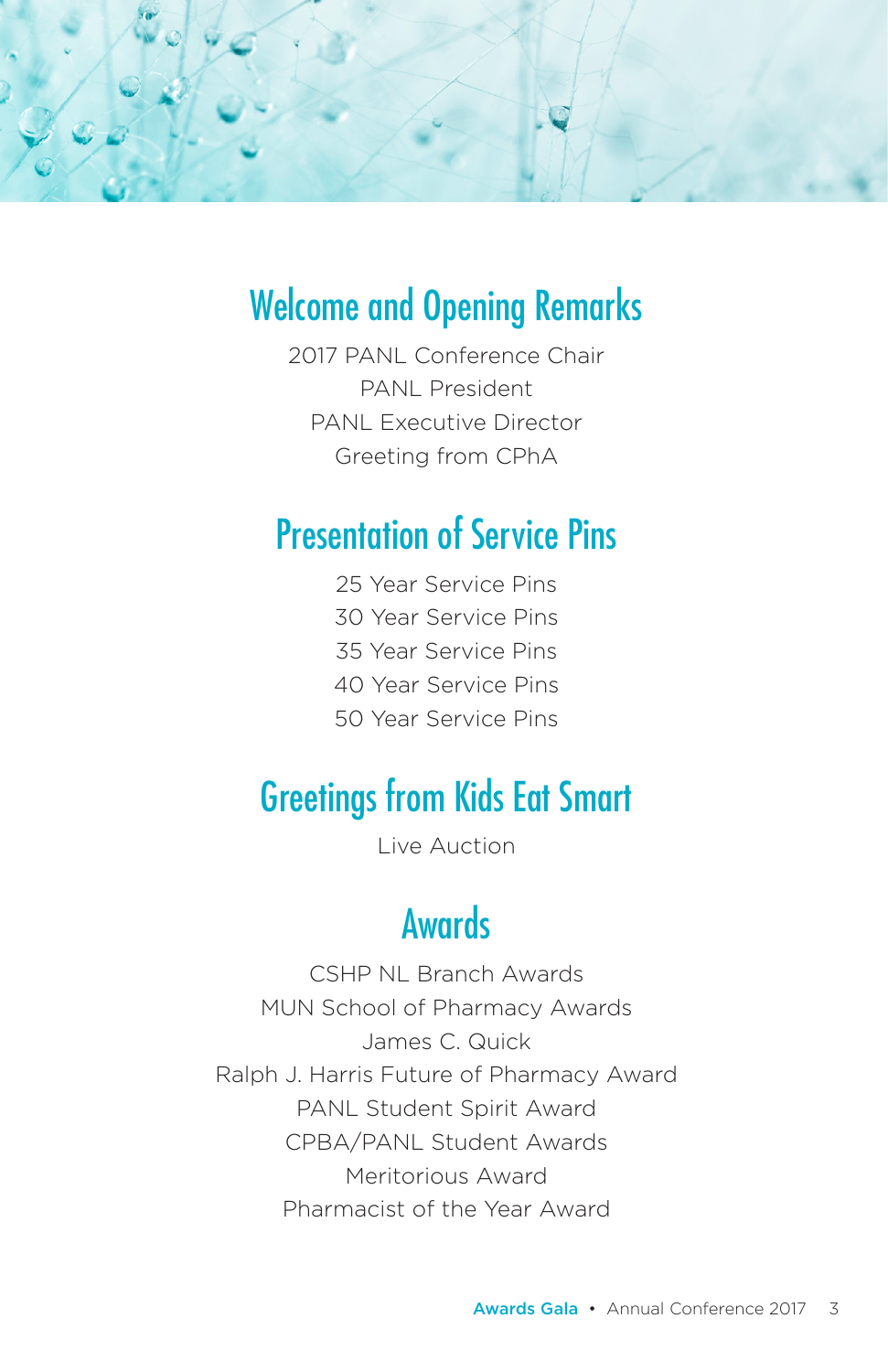

## Special Service Pins

Presented for years of service to members of the Association

#### 25 Year Service

Alison M. Alexander Annette J. Anstey Natalie M. Beckett Karen M. Colbourne Lynette EF Frampton Christopher Fraser Stephen Janes Christopher Norman Jenkins William Kelly Bev D. Laite

Shawn J. Layman Karen Mercer A. Todd Squires Donna Hynes Vail Shawn Vautier Cathy F.G. Welsh Randolph J. White Brenda L. Wild Patrick T. Williams Sharon R. Worden

#### 30 Year Service

Brendan S. Mullins Bonnie D. Parsons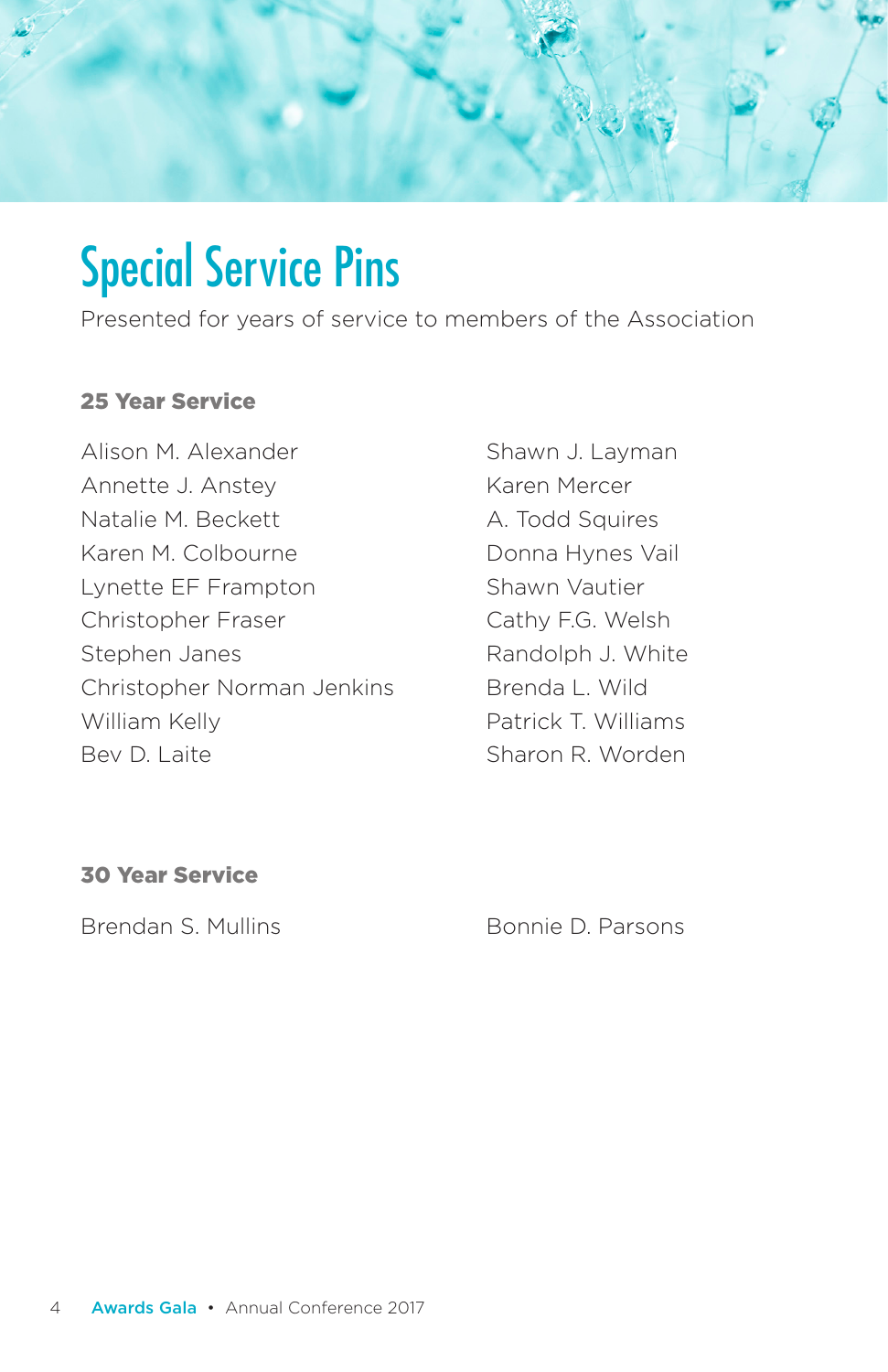

#### 35 Year Service

Byron J. Allen Pauline R. Bennett David J. Collins Catherine A. Greening Debbie A. Bourne Ken Hand Mary C. Byrne Elizabeth A. Cater

40 Year Service

David G. Dawe Donna B. Fudge Barbara O'Rielly Calvin Peddle Valerie Piercey

Susan E. Gladney-Martin Gary D. Peckham Gerry D. Peckham Christine J. Saunders Gary B. Skanes Leonard C. Skanes Elaine M. Tucker Scott Way

Ronald W. Pomeroy Madonna A. Rose Barbara E. Scaplen Linda Slade

#### 50 Year Service

Randell W. Collins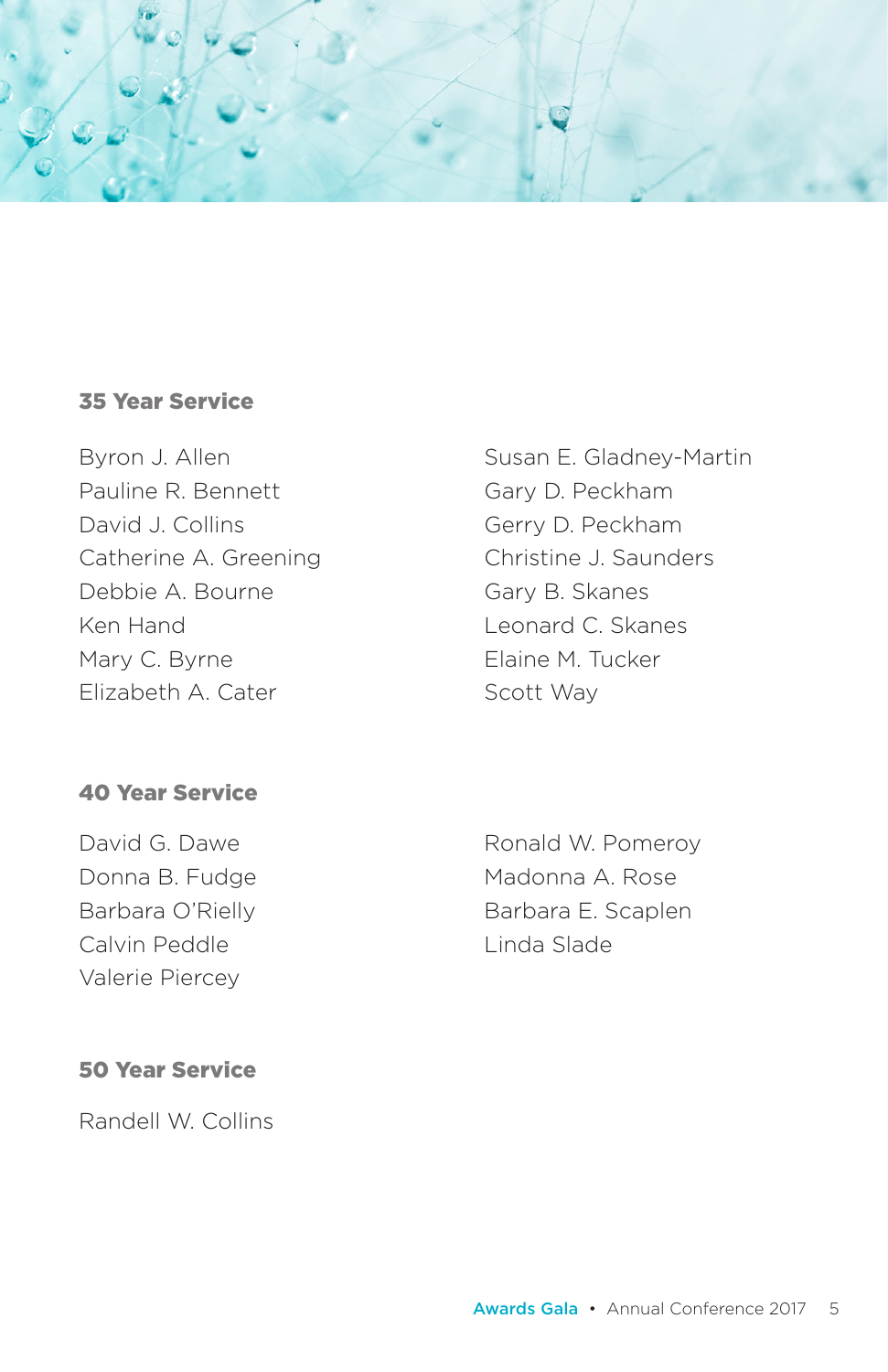

## Honorary Life Membership

Presented to a member of the Association for service to pharmacy in Newfoundland and Labrador via the Association through active participation in Council, or association committees; an outstanding single contribution to the Association and/or a single achievement which enhanced the profession provincially; or long-term service provincially with a distinguished record.

#### Past Recipients

Leo A. O'Mara St. John's Louis E. Lawton Bell Island Edward D. Freeman Harbour Grace Mary E. Johns St. John's J. Chesley Gruchy New Brunswick Thomas MacDonald Ontario J. Keith Lawton Nova Scotia Cyril Legrow Carbonear Stan J. Lynch St. John's J. Frank Janes St. John's

Patricia M. Winslow Grand Falls Edward J. Cahill Corner Brook Augustine Lynch **Carbonear** T. John Stowe St. John's James C. Quick Vaie Verte George Young St. John's Hugh O'N. Conroy St. John's Robert Heale St. John's Clarence Jackman Corner Brook Albert Jenkins Mount Pearl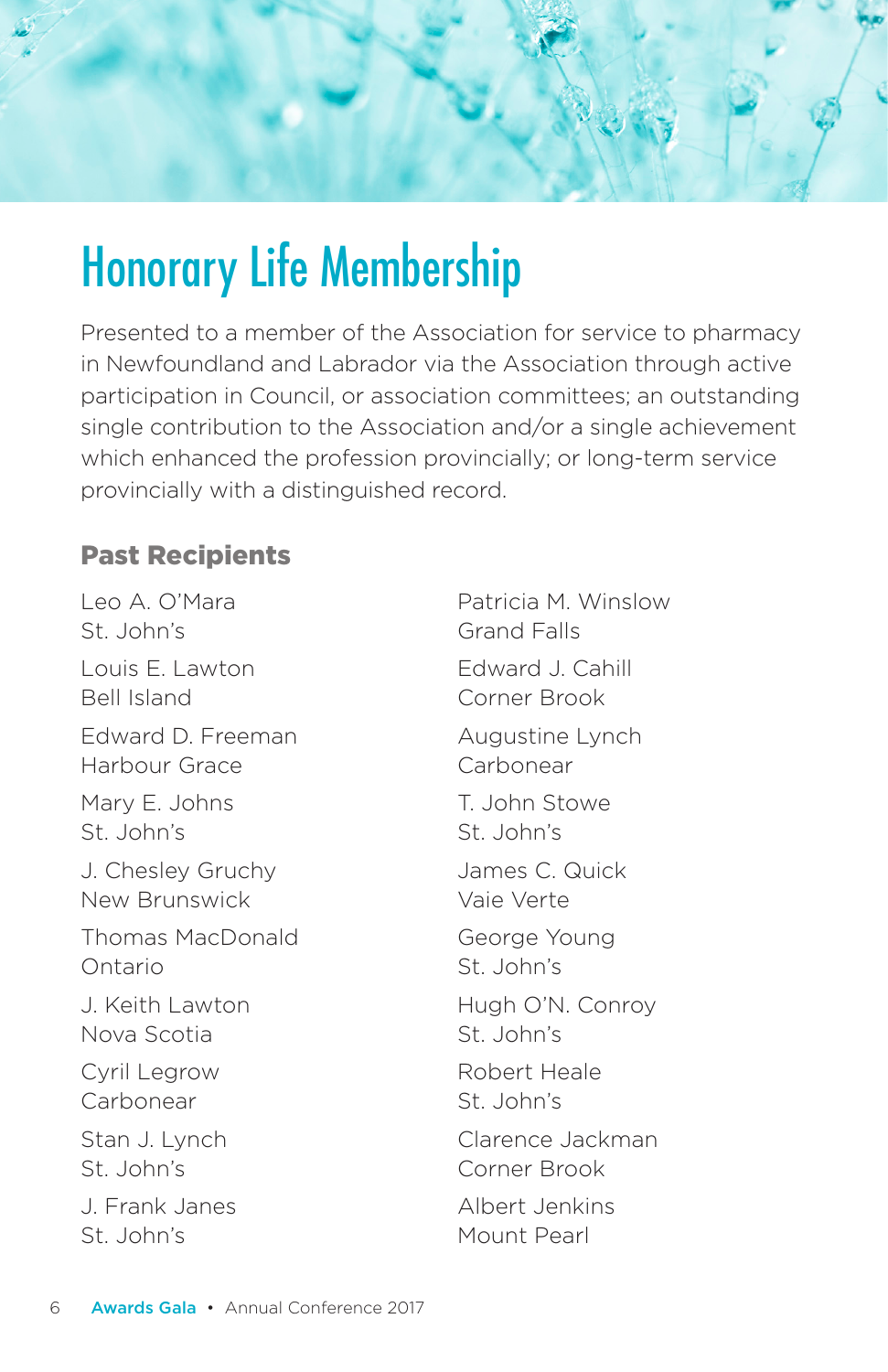

H. Douglas Butt St. John's

Nelson F. Stower Mount Pearl

Mary Hiscock St. John's

John V. Hogan Torbay

Thomas J. Bindon Kingston

Thomas Healy St. John's

Seumas Gibbons Corner Brook

Roberta Scott St. John's

Alfred G. Dawe St. John's

Neil P. Curtis St. John's

Brian Healey St. John's

Robert McGrath St. John's

Bernd Staeben Corner Brook (2004)

William Simmons Norris Point (2005)

Donald Hillier St. John's (2006)

Derrick Hierlihy St. John's (2007)

Douglas Manning St. John's (2009)

John Downton St. John's (2010)

Thomas Lynch Mount Pearl (2010)

Roy Saunders St. John's (2011)

Donald Rowe St. John's (2012)

Basil Walsh St. John's (2012)

David G. Dawe Heart's Content (2014)

Dr. Linda Hensman St. John's (2016)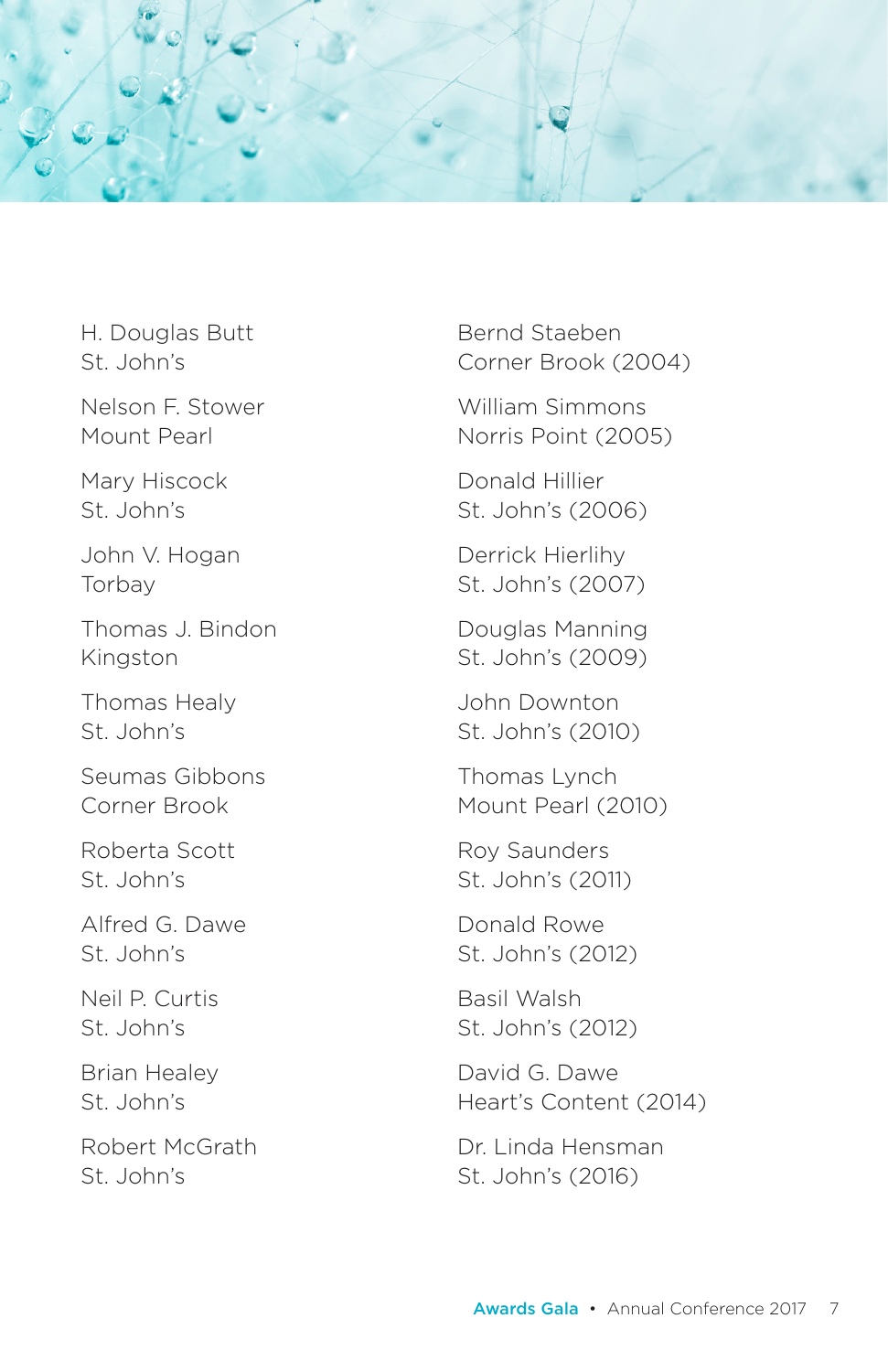

### Meritorious Service Award

Given to a member of the Association, an organization or group, or any person, in recognition of service that brings credit and prestige to the profession.

#### Past Recipients

Dr. J. Gordon Duff Nova Scotia J. Keith Lawton

Nova Scotia

Catherine Waterfield St. John's

Edward J. Cahill Corner Brook

Stan Lynch St. John's

James C. Quick Baie Verte

Dr. Donna B. Henderson St. John's

Edward Ledrew St. John's

Dr. Ian Rusted St. John's

John V. Hogan **Torbay** 

Dr. Margaret Turner St. John's

Dr. Chris Turner St. John's

Dr. Gerald R. Duncan St. John's

Clarence Jackman Corner Brook

Kenneth Walsh Corner Brook

John C. Downtown St. John's

Barbara Scaplen St. John's

Derrick Hierlihy St. John's

Arlene Crane St. John's

Robin Vatcher Twillingate (2004)

Brenda Bursey St. John's (2005)

Keith Bailey St. John's (2007)

Deborah Kelly St. John's (2009)

Rick Abbott St. John's (2010)

Donald Rowe St. John's (2011)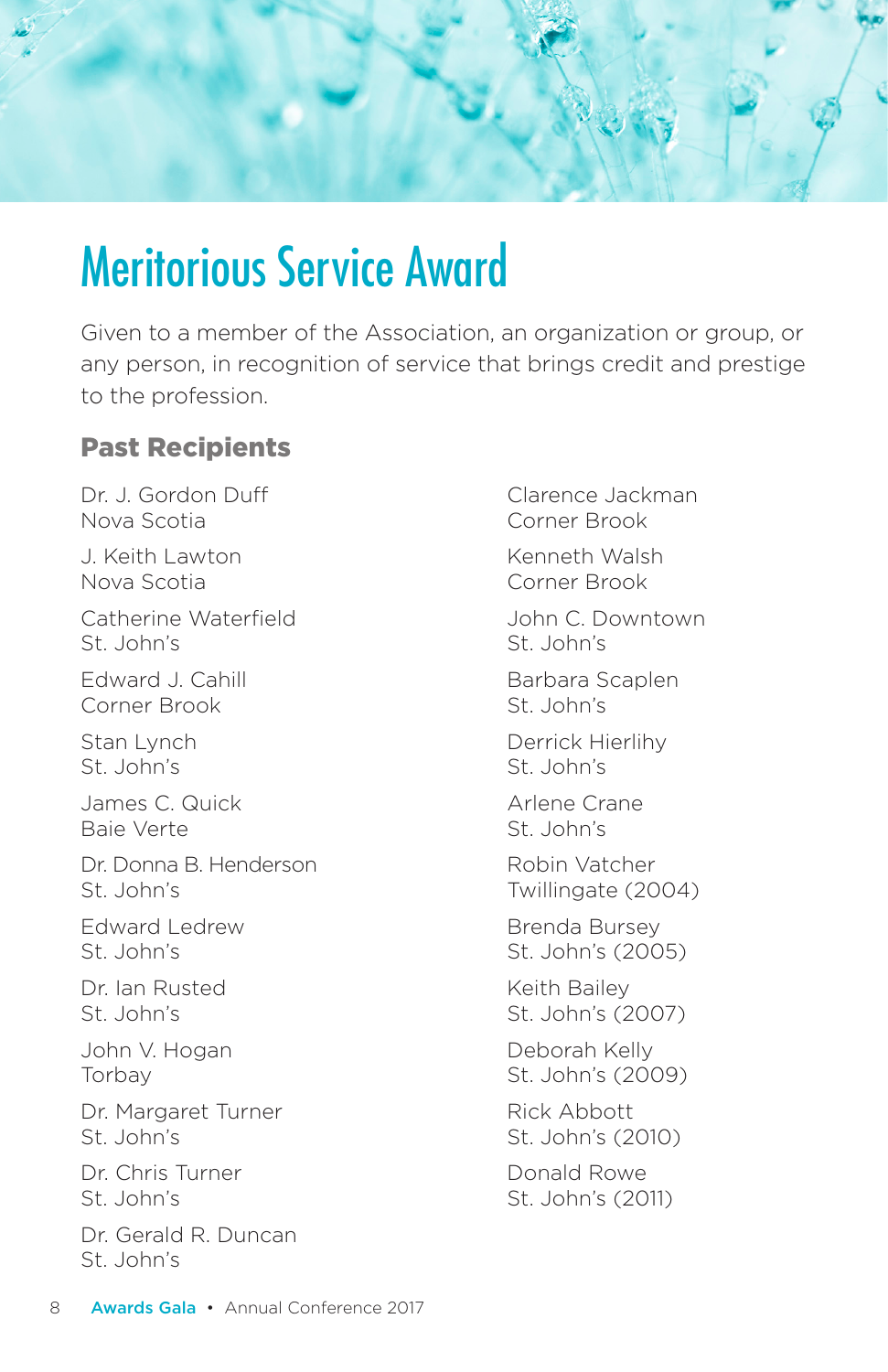

### James C. Quick Award

This award recognizes a pharmacist who, in their day-to-day practice, has raised the expectations of what the public can expect from their pharmacist through the introduction of innovative methods or services into pharmacy care, or who has, by their initiative, broadened the scope of the practice of pharmacy in this province.

#### Past Recipients

Kenneth Dicks Grand Falls-Windsor

John Rideout Harbour Breton

George Hutchings Corner Brook

Scott J. Edwards Burin

Constance Mercer Lewin's Cove (2004)

Leslie Phillips St. John's (2005)

Gary Peckham Mount Pearl (2006)

Rick Abbott St. John's (2007) Linda Hensman St. John's (2008)

Barbara Thomas Mount Pearl (2009)

Ray Gulliver Mount Pearl (2010)

Christopher Randell Corner Brook (2011)

Kelda Ghaney St. John's (2013)

Susan Gladney-Martin Mount Pearl (2012)

Gregory Batt Portugal Cove (2015)

Dr. Carla Dillon St. John's (2016)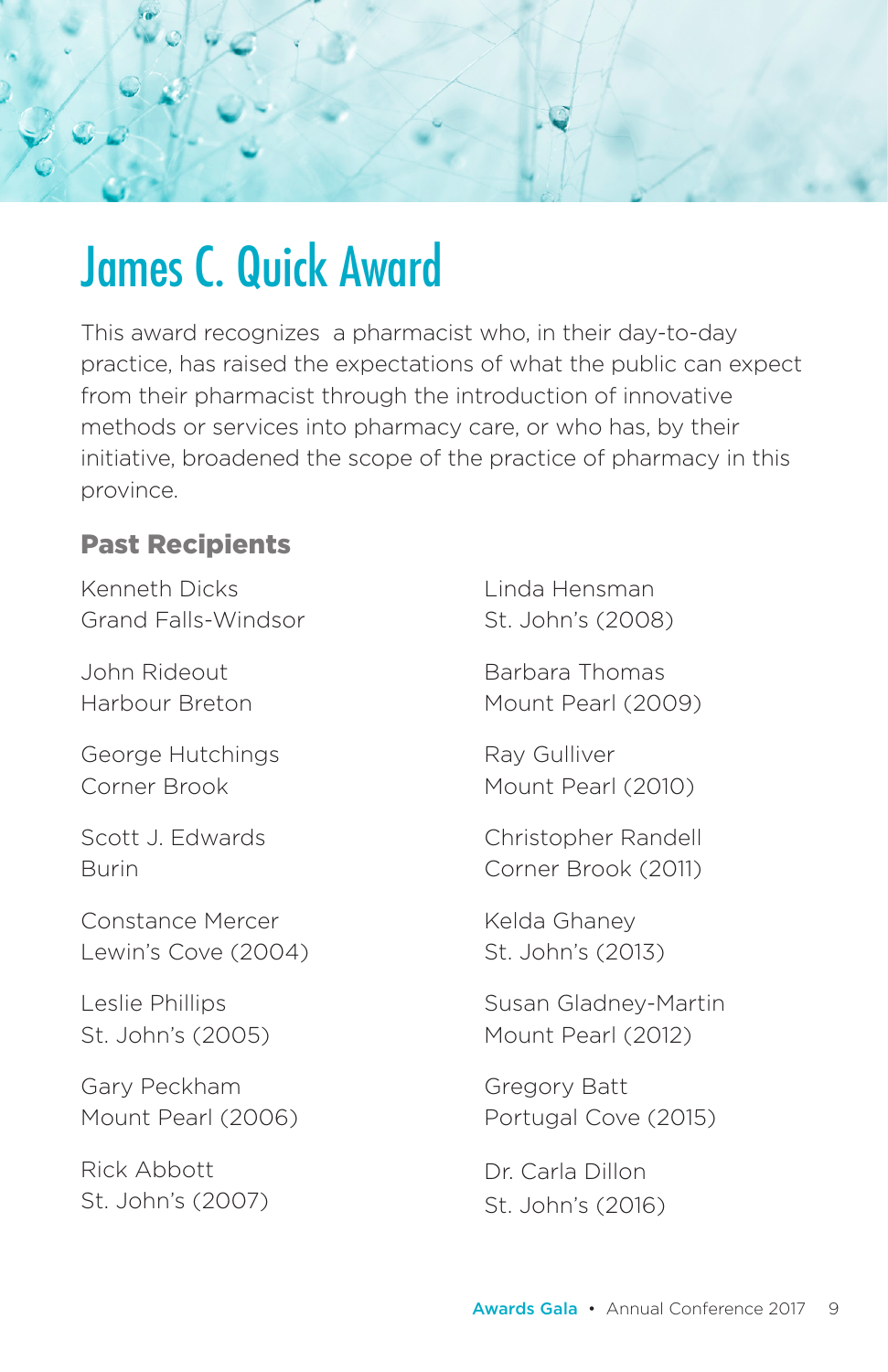

## Takeda Magnum Opus Award

This award will be presented annually to a pharmacist in each province of Canada who has completed a specialty education or training and who, as a result, has successfully expanded their professional practice.

#### Past Recipients

Sheldon Baines St. John's (2010)

Scott Edwards Middle Cove (2011)

Barbara Thomas St. John's (2012)

Justin Peddle St. John's (2013)

Noelle Hookey St. John's (2014)

Alicia Wall St. John's (2015)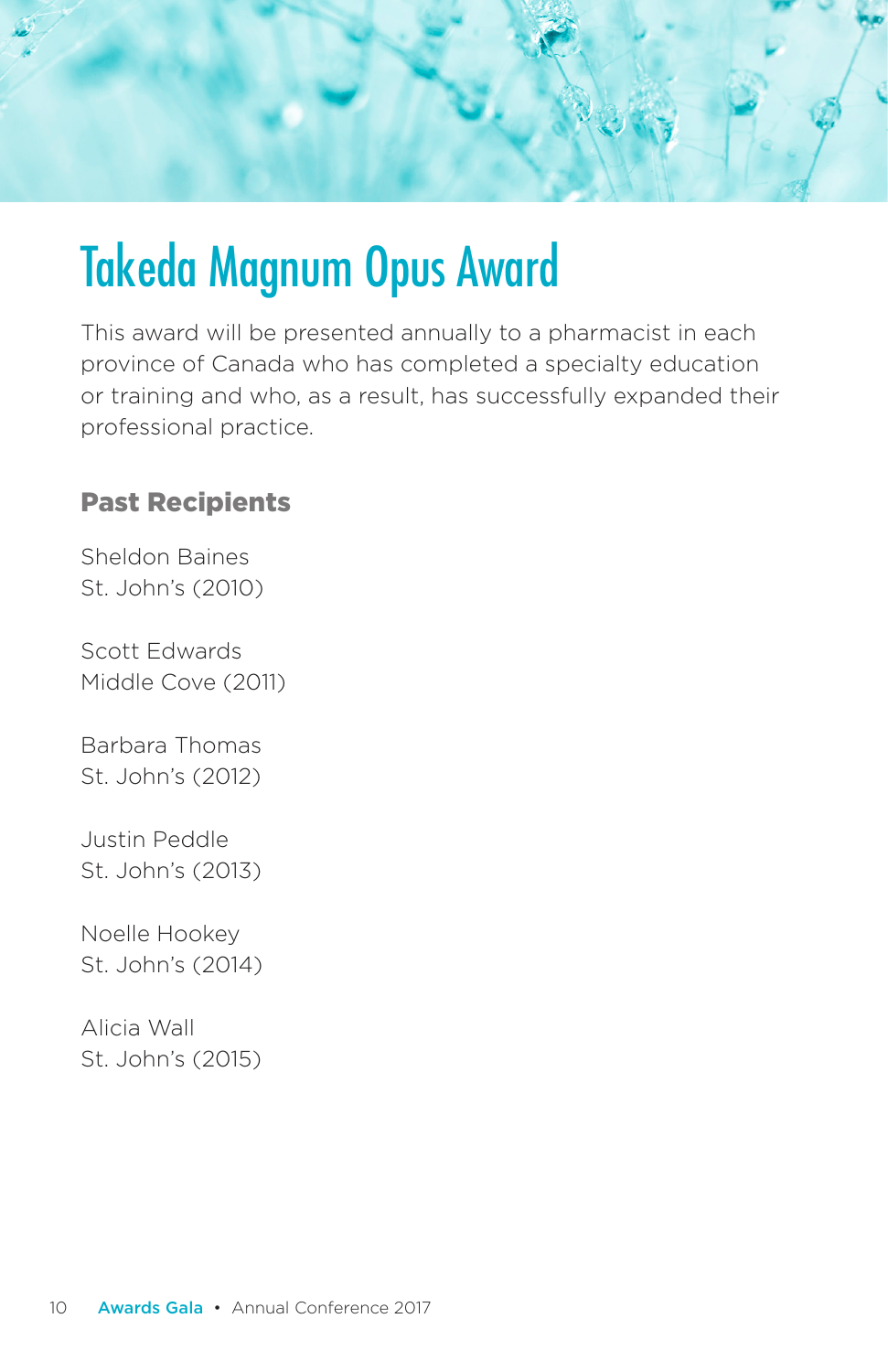

### Ernest C. MacDonald Award

This award shall be presented by the Association in memory of the late E.C. MacDonald. The award is presented under exceptional circumstances to a member of the Association who, during the term of the current President, has made a noticeable contribution to the pharmacy profession, particularly with respect to achievements of relevance to the Province of Newfoundland and Labrador.

#### Past Recipients

Neil P. Curtis St. John's

Harvey W. Flight St. John's

Alfred G. Dawe St. John's

J. Keith Lawton Nova Scotia

Thomas F. Murphy St. John's

James C. Quick Vaie Verte

Brian J. Healy St. John's

John V. Hogan TORBAY

Thomas Lynch Mount Pearl

Derrick Hierlihy St. John's

Margot Priddle St. John's

Arlene Crane St. John's

Robin Vatcher **Twillingate**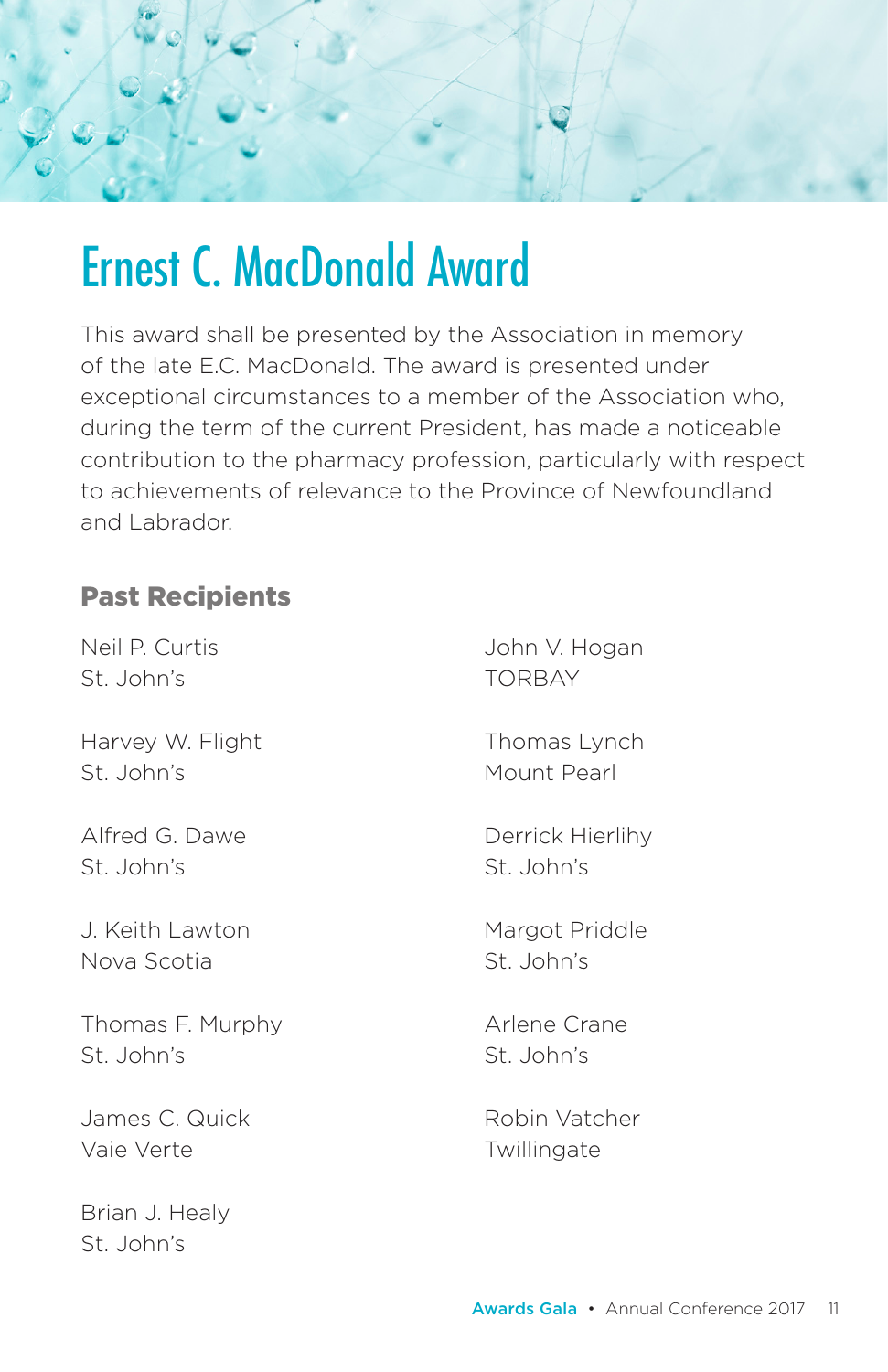

## PANL Student Spirit Award

This award is presented to a student enrolled in the School of Pharmacy at Memorial University of Newfoundland who has made an outstanding contribution to the profession through their activities as a volunteer, committee member or supporter.

#### Past Recipients

- 2007 Andrew Tobin 2008 Stephanie Pittman 2009 Jonathan Edwards 2010 Brittany Churchill 2011 Jamie Grandy
- 2012 Anne-Marie Hodder
- 2013 Janice Coleman
- 2014 Kara O'Keefe
- 2015 Sydney Saunders
- 2016 Alexa Bull

## Ralph J. Harris Future of Pharmacy Award

This award is presented in honor of Ralph Harris, the first President of the Newfoundland Pharmaceutical Association, and presented to a pharmacy student who exudes enthusiasm and passion for the future of pharmacy, is a visionary, involved in community volunteer work and offers extraordinary promise to the profession.

### Past Recipients

- 2007 Jonathan Edwards
- 2008 Hany Ellaboudy
- 2009 Sarah Strong
- 2010 Sara Alteen
- 2011 Christopher Grant
- 2012 Amanda Brett
- 2013 Matther Hamlyn
- 2014 Linda Beibei Ou
- 2015 Sydney Peckham
- 2016 Jeremy MacDonald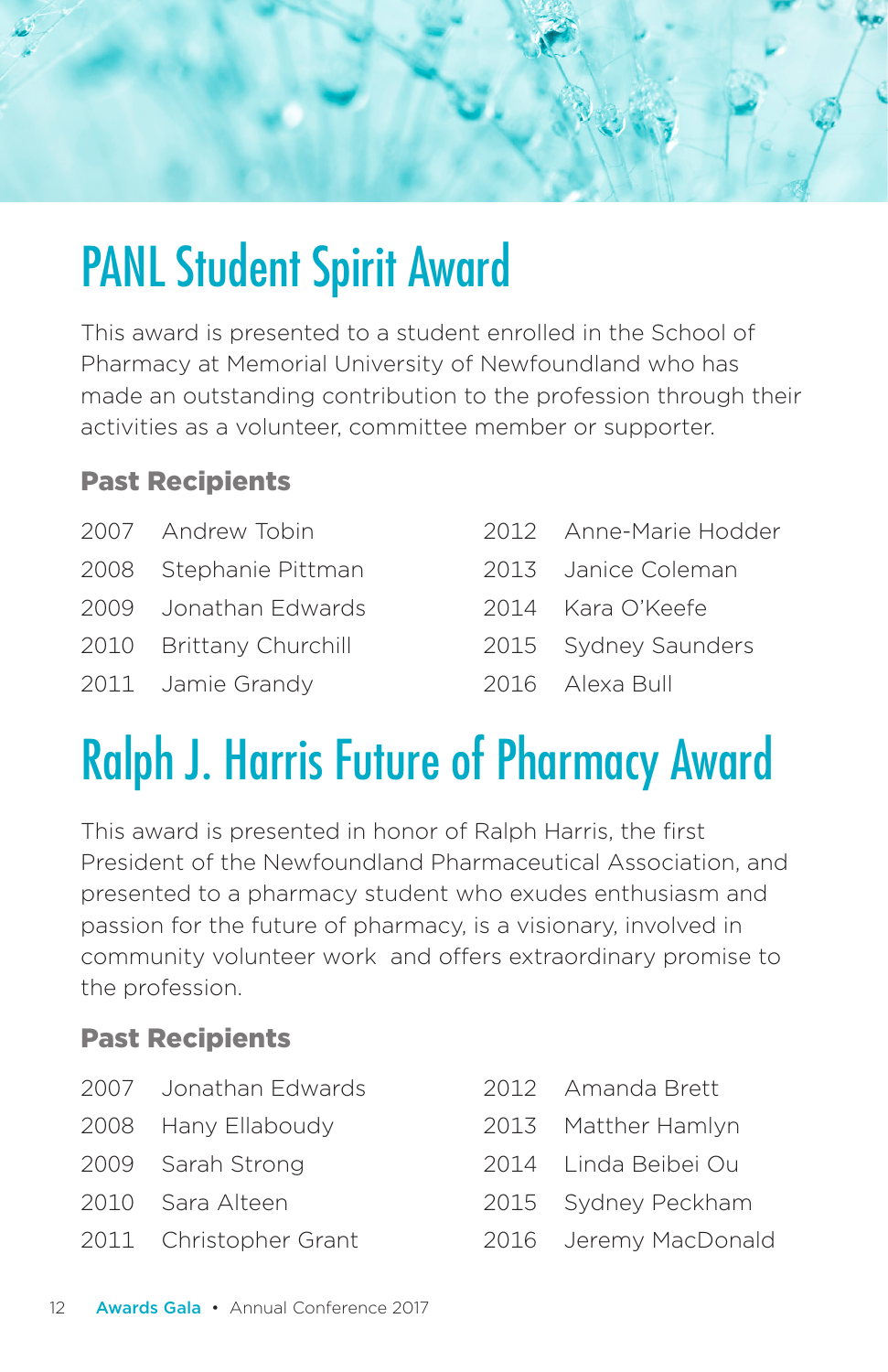

## CPBA/PANL Student Awards

This award is presented to four (4) students enrolled in the School of Pharmacy at Memorial University of Newfoundland who have demonstrated tremendous involvement in the Pharmacists' Association of Newfoundland and Labrador and university life. Applicants are also asked to explain their understanding of the role of pharmacy in the community and to share their career goals.

### Past Recipients

2016 Alexa Bull Kyia Hynes Jillian McInnis Sydney Saunders

## Pharmacist of the Year Award

This award is presented to those pharmacists who went above and beyond their regular roles in providing exemplary service

#### Past Recipients

| <b>COMMUNITY PHARMACIST OF THE YEAR</b> |                     |  |                |  |  |  |
|-----------------------------------------|---------------------|--|----------------|--|--|--|
|                                         | 2014 - Kevin Banton |  | 2015 Ken Dicks |  |  |  |
|                                         | 2016 Nancy Clarke   |  |                |  |  |  |
|                                         |                     |  |                |  |  |  |

#### HOSPITAL PHARMACIST OF THE YEAR

- 
- 2014 John Hawboldt 2015 Pamela Rudkin
- 2016 Renu Gill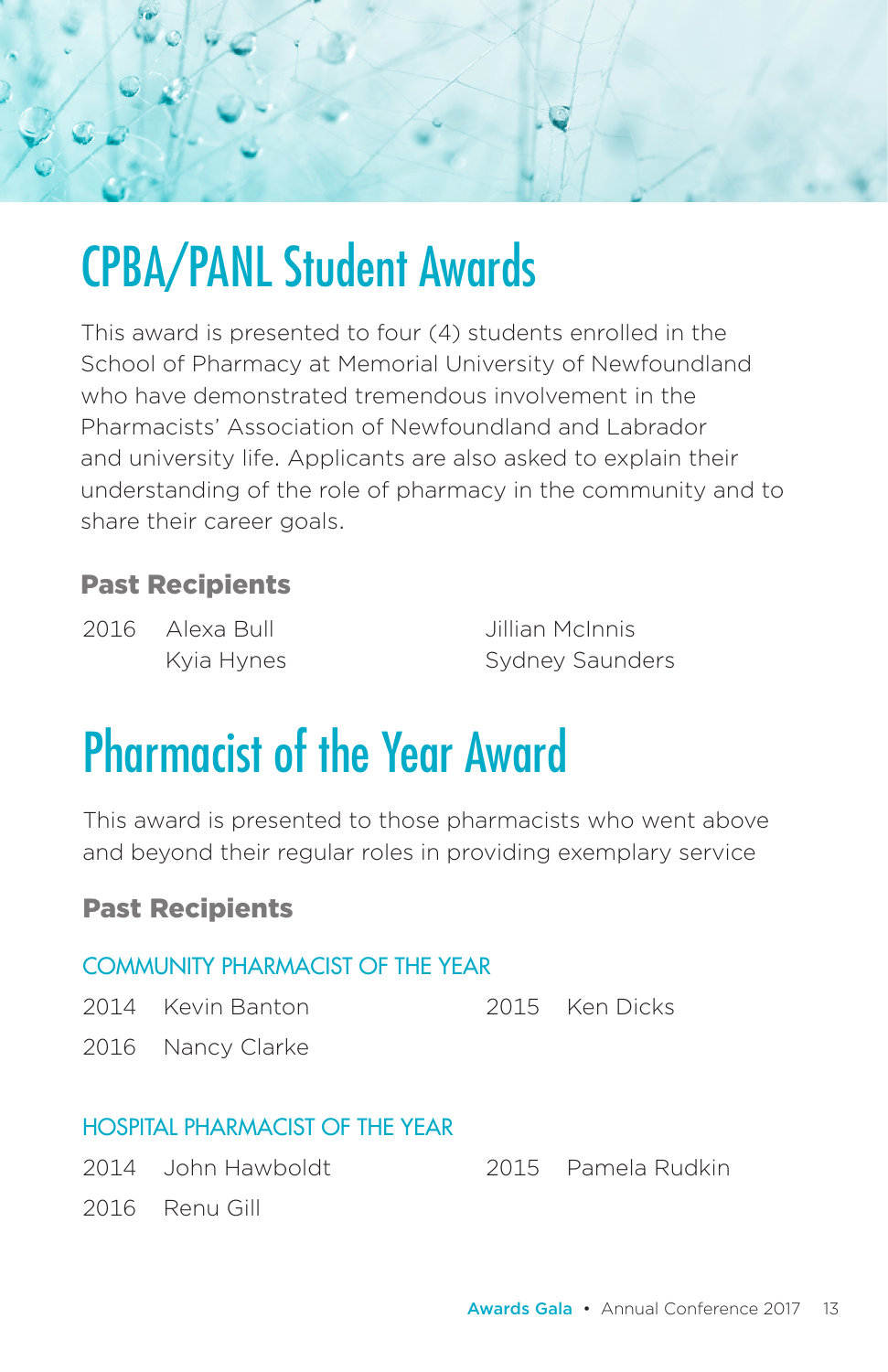

## Bowl of Hygeia Award

Presented annually to a pharmacist in each province of Canada and each state of the United States, for service to the community through the profession of pharmacy.

### Past Recipients

| 1965 | Ernest C. MacDonald<br>St. John's     | 1977 | Harvey W. Flight<br>St. John's    |
|------|---------------------------------------|------|-----------------------------------|
| 1966 | Leo A. O'Mara<br>St. John's           | 1978 | George J. Young<br>St. John's     |
| 1967 | Louis J. Lawton<br><b>Bell Island</b> | 1979 | John V. Hogan<br>Torbay           |
| 1968 | Edward D. Freeman<br>Harbour Grace    | 1980 | Charles Warr, Jr.<br>Happy Valley |
| 1969 | J. Frank Janes<br>St. John's          | 1981 | H. Douglas Butt<br>St. John's     |
| 1970 | Ralph J. Harris<br>St. John's         | 1982 | Thomas F. Murphy<br>St. John's    |
| 1972 | James C. Quick<br>Mount Pearl         | 1983 | Vaughan MacDonald<br>St. John's   |
| 1973 | Kell Ashford<br>Mount Pearl           | 1984 | Kenneth Green<br>St. John's       |
| 1974 | Kevin Walsh<br>Stephenville           | 1985 | Clarence Jackman<br>Corner Brook  |
| 1975 | James J. O'Mara<br>St. John's         | 1986 | Seumas Gibbons<br>Corner Brook    |
| 1976 | Hugh O'N Conroy<br>St. John's         | 1987 | George Hutchings<br>Corner Brook  |
|      |                                       |      |                                   |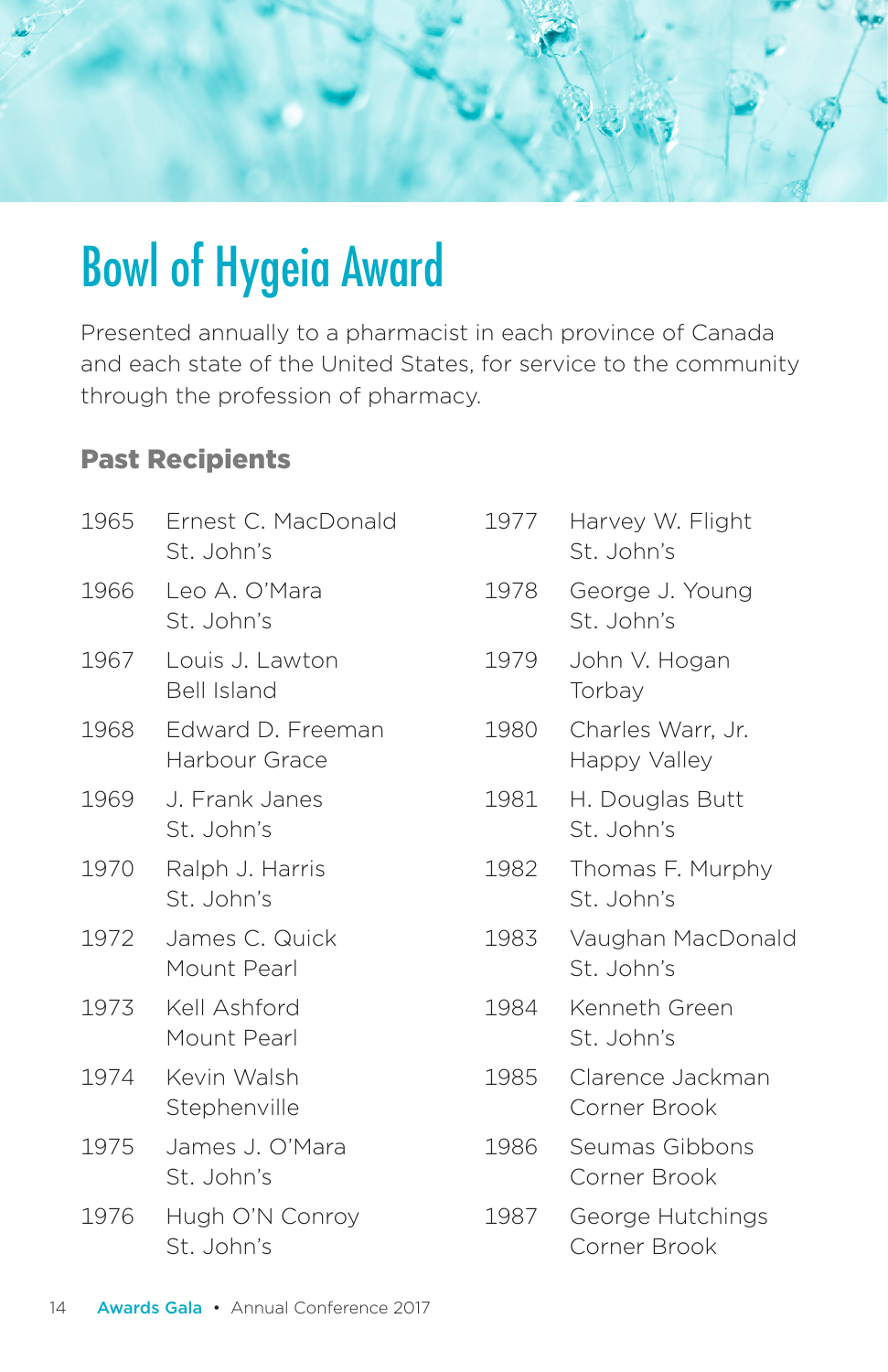

| 1988 | Douglas Manning<br>Placentia          | 2002 | <b>Edward Dawe</b><br>Grand Falls-Windsor     |
|------|---------------------------------------|------|-----------------------------------------------|
| 1989 | G. Rex Sinyard<br>Harbour Grace       | 2003 | John Downton<br>St. John's                    |
| 1990 | Roy Saunders<br>St. John's            | 2004 | Gerald Burke<br>Vaie Verte                    |
| 1991 | Robert McGrath<br>St. John's          | 2005 | Bertram Warr, Sr.<br>Happy Valley-Goose Bay   |
| 1992 | John S. Rideout<br>Harbour Breton     | 2006 | Wayne J. Morris<br><b>Grand Falls-Windsor</b> |
| 1993 | Herman Walters<br>Western Bay         | 2007 | <b>William Simmons</b><br>Norris Point        |
| 1994 | Bernd Staeben<br>Corner Brook         | 2008 | Barbara Ball<br>Corner Brook                  |
| 1995 | David Galway<br>Gander                | 2009 | Randell Collins<br><b>Bay Roberts</b>         |
| 1996 | Chesley A. Wollfrey<br>Lewisporte     | 2010 | Louise M. Moores<br>St. John's                |
| 1997 | Thomas M. Kennedy<br><b>Bay Bulls</b> | 2011 | Dr. Linda Hensman<br>St. John's               |
| 1998 | Aubrey Anstey<br>Twillingate          | 2012 | Kelly Norman<br>Goose Bay                     |
| 1999 | Dwight Ball<br>Deer Lake              | 2014 | <b>Rick Elliott</b><br>St. John's             |
| 2000 | Jerry Young<br>Mount Pearl            | 2015 | Norm Lace<br><b>Burin</b>                     |
| 2001 | Joan Wells<br>Vaie Verte              | 2016 | Barbara O'Reilly<br><b>Witless Bay</b>        |